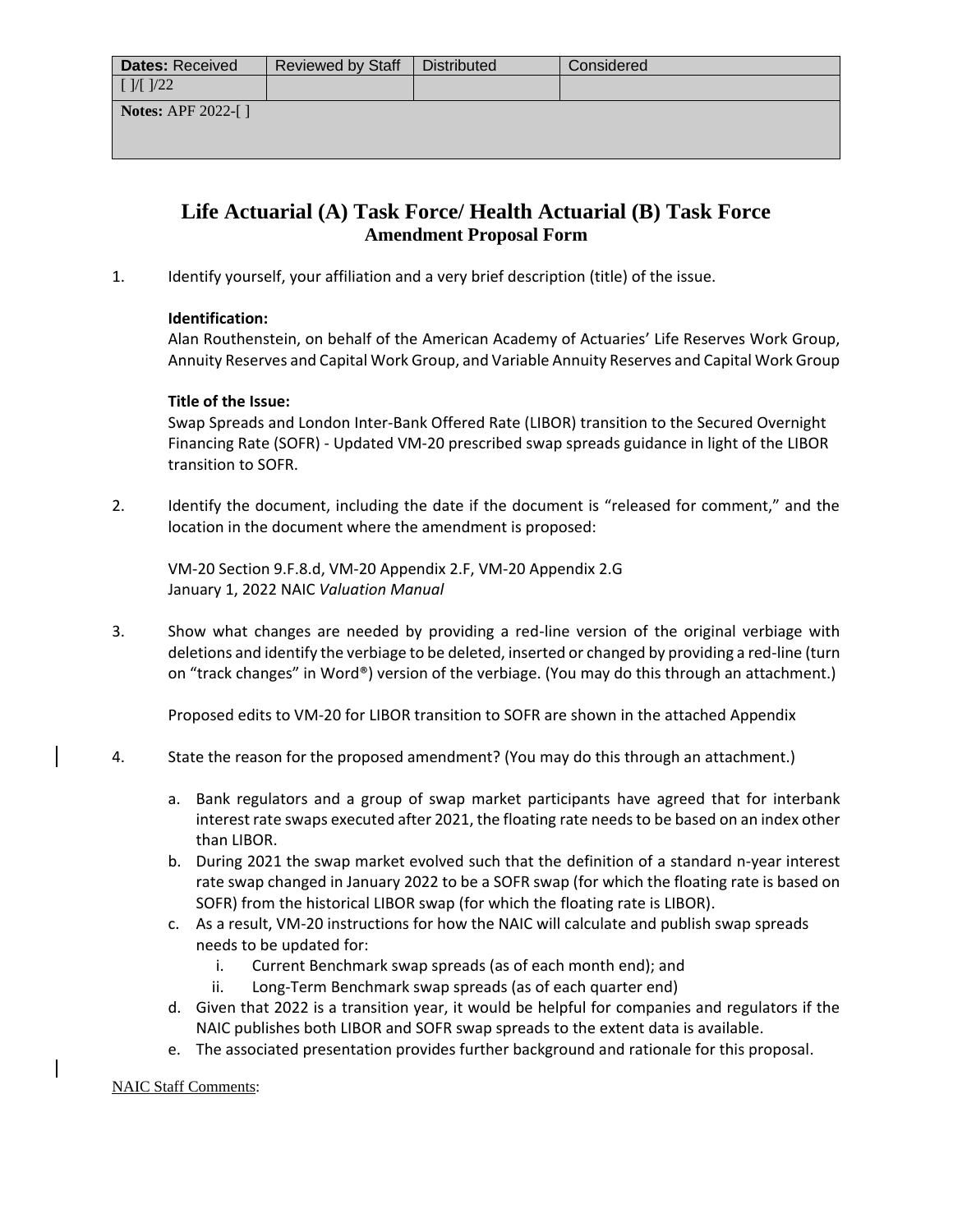| <b>Dates: Received</b>        | Reviewed by Staff | Distributed | Considered |
|-------------------------------|-------------------|-------------|------------|
| $\left[ \frac{1}{22} \right]$ |                   |             |            |
| Notes: APF 2022-[]            |                   |             |            |
|                               |                   |             |            |
|                               |                   |             |            |

 $W:\N$ i<br/>onal Meetings\2015\...\TF\LHA\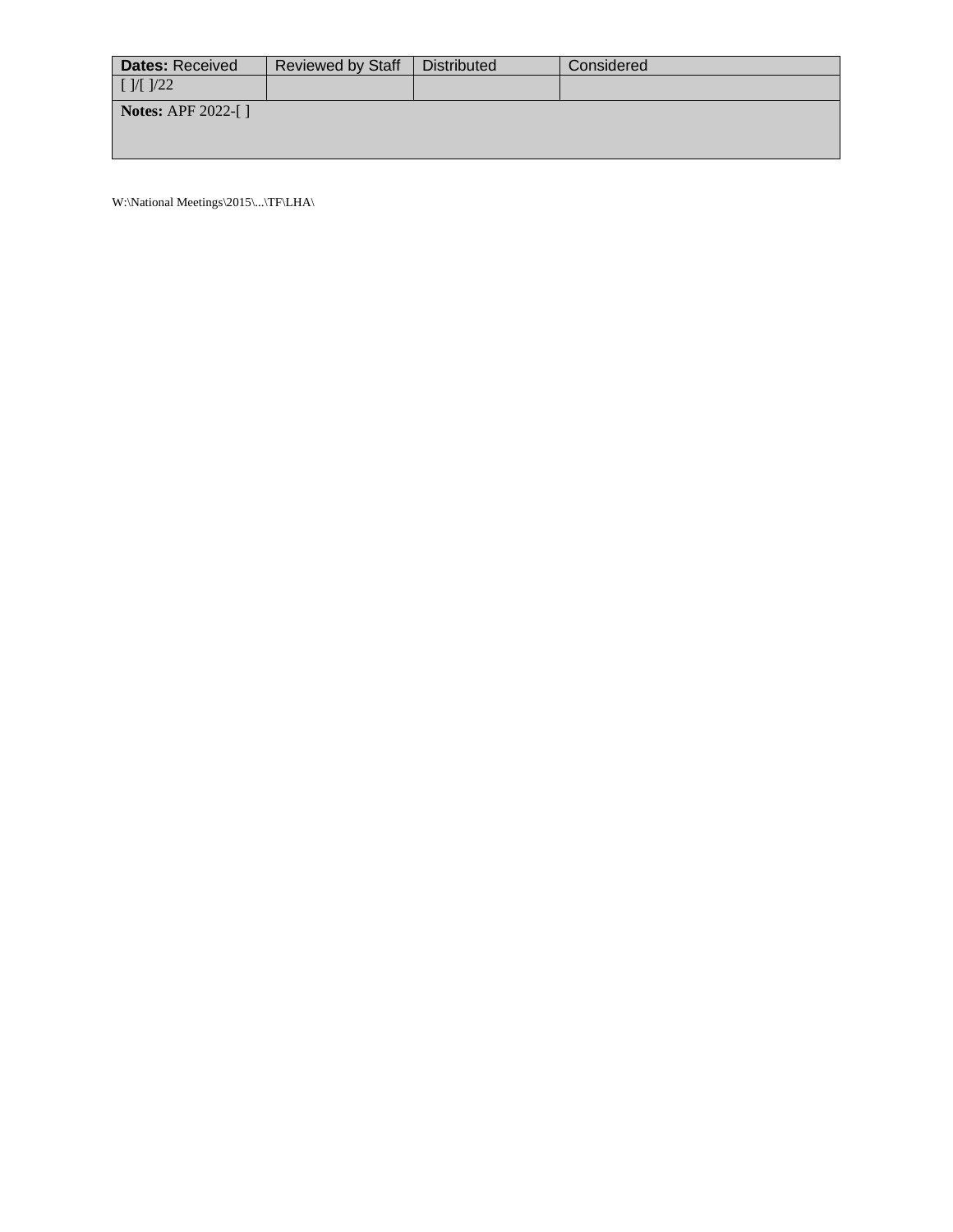# Appendix

# Proposed amendments to VM-20 for APF 2022-[ ] on Swap Spreads and LIBOR transition to SOFR

### *VM-20 Section 9.F.8.d Procedure for Setting Prescribed Gross Asset Spreads:*

- d. Interest rate swap spreads over Treasuries shall be prescribed by the NAIC for use throughout the cash-flow model wherever appropriate for transactions and operations including, but not limited to, purchase, sale, settlement, cash flows of derivative positions and reset of floating rate investments. A current and long term swap spread curve shall be prescribed for year one and years four and after, respectively, with yearly grading in between. The three month and six month points on the swap spread curves shall be the market observable values for these tenors. Currently, this shall be the correspondingIn order to accommodate a banking industry decision to replace London Interbank Offered Rate (LIBOR) with Secured Overnight Financing Rate (SOFR), and given that the banking industry is implementing this transition during  $2021 - 2023$ , the NAIC's procedure to calculate swap spreads is distinct for each of the following three time periods:
	- For valuation dates and interim month-end dates on or before December 2021, the current prescribed curve shall be the LIBOR swap curve (for which 3-month and 6-month points represent spreads over Treasuries. When the NAIC determines LIBOR is no longer effective, the NAIC shall recommend a replacement to for 3-month and 6-month LIBOR), and the long term swap spread curve shall be calculated based on 15 -year moving averages.
	- ii. For valuation dates and interim month-end dates during 2022, given that this year will be a transition year because the Life Actuarial (A) Task Force which in early 2022 will have declared 3-month and 6-month SOFR swap rates as the replacements for 3-month and 6 month LIBOR for VM-20 benchmark swap spreads,
		- 1) Current and long-term LIBOR swap spreads will continue to be prescribed and published to the extent the data is still available, and
		- 2) Current and long term SOFR swap spreads will be prescribed and published, as described for a month-end date after 2022, once the data becomes available.
	- iii. For valuation dates and interim month-end dates after 2022, the current prescribed curve shall be the SOFR swap curve (for which 3-month and 6-month points represent spreads over Treasuries for the 3-month and 6-month SOFR swap rate, defined herein as the fixed rate one party pays at the end of three months or six months in exchange for receiving at such time 3-month or 6-month SOFR calculated on a compounded in arrears basis). Long term SOFR swap curve spreads, given that the SOFR swap market did not emerge before late 2021 and that SOFR is a new index for which there is no official data before April 2, 2018, shall be effective upon adoption by the Task Force. Forcalculated based on 15 year moving averages of prescribed estimates of historical current SOFR swap spreads.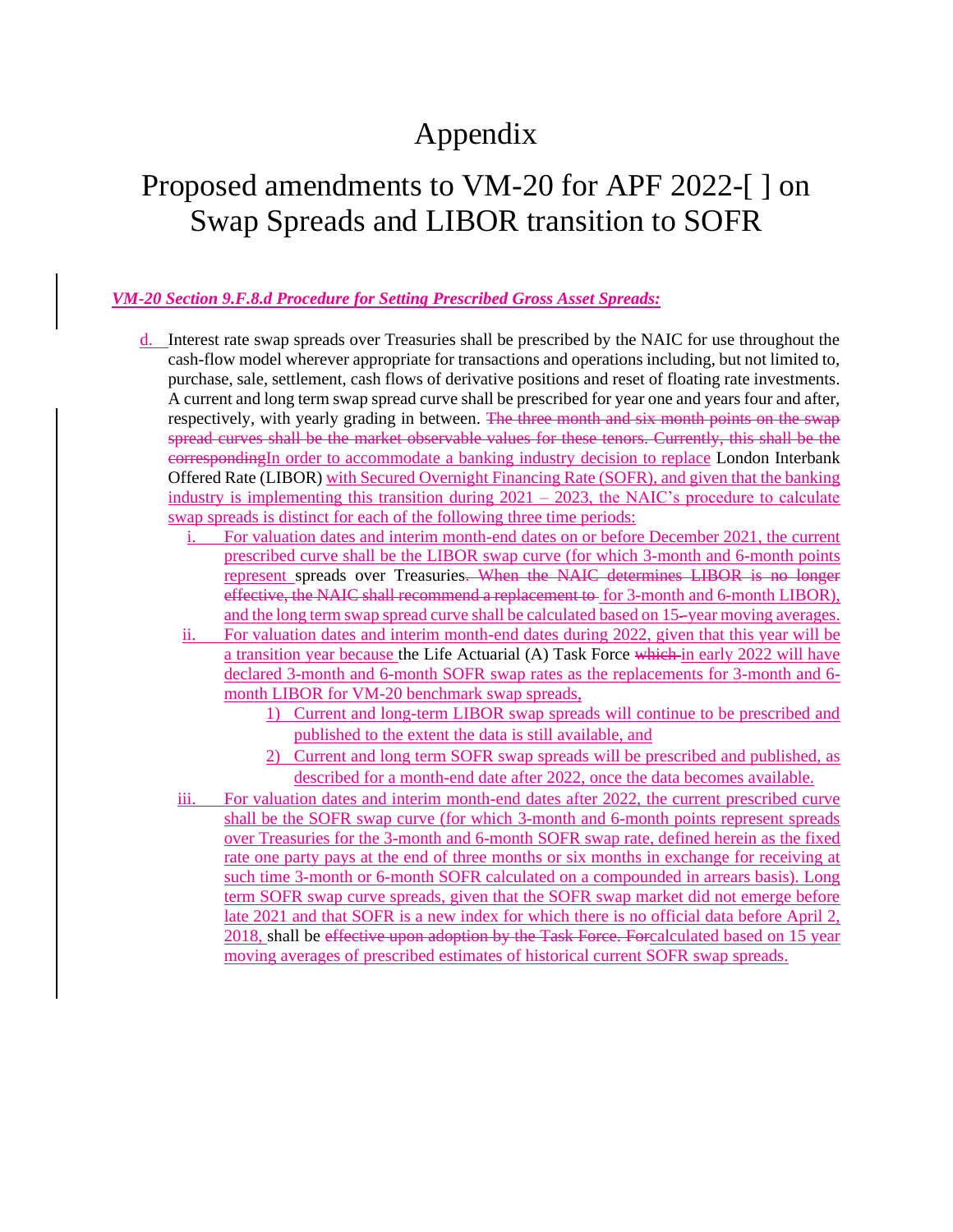# *VM-20 Appendix 2.F Current Benchmark Swap Spreads:*

- 1. Extract data from Bank of America and JP Morgan:
	- a. For a month-end date on or before December 2021, for tenors of one-year to thirty-years, extract LIBOR swap spread data determined as of the last business day of the month by maturity. For Bank of America data, convert the swap rate for each maturity to a swap spread by subtracting the corresponding maturity Treasury yield from the swap rate. For JP Morgan, the swap spread is provided for each maturity. Average the Bank of America swap spread with the JP Morgan swap spread by maturity determined as of the last business day of the month. Publish the Current Benchmark Swap Spreads by maturity in a table.
	- b. For a month-end date during 2022,
		- i. extract LIBOR swap data to the extent the data is available from both Bank of America and JP Morgan, and
		- ii. once the data becomes available, have JP Morgan and Bank of America calculate SOFR swap spreads (or provide the components so that the NAIC can calculate the bank's SOFR swap spreads) as described for a month-end date after 2022.
	- c. For a month-end date after 2022, have JP Morgan and Bank of America calculate SOFR swap spreads (or provide the components so that the NAIC can calculate the bank's SOFR swap spreads).
		- i. For each maturity "m" =  $0.25, 0.5, 1...$  30 years, and the last business day "u" of the month:
			- 1. SOFR swap spread $(m,u)$  = SOFR swap rate $(m,u)$  Treasury yield  $(m,u)$ .

[**Drafting Note**: 3-month and 6-month SOFR swap rates are defined herein as the fixed rate one party pays at the end of three months or six months in exchange for receiving at such time 3-month SOFR or 6-month SOFR, calculated on a compounded in arrears basis.]

- 2. Calculate benchmark spreads:
	- a. For a month-end date on or before December 2021, average the Bank of America LIBOR swap spread with the JP Morgan LIBOR swap spread by maturity determined as of the last business day of the month.
	- b. For a month-end date during 2022,
		- i. average the LIBOR swap spread data by maturity as before 2022 to the extent the data continues to be available, and
		- ii. average the SOFR swap spread data by maturity once the data becomes available.
	- c. For a month-end date after 2022, average the Bank of America SOFR swap spread with the JP Morgan SOFR swap spread by maturity.
- 3. Publish the Current Benchmark Swap Spreads by maturity in a table. Extractdaily
	- a. For a month-end during 2022, publish LIBOR swap spreads to the extent the data is still available, publish SOFR swap spreads once the data becomes available, and clarify in each column of published current swap spreads whether the spreads are LIBOR swap spreads or SOFR swap spreads.
	- b. For a month-end after 2022, indicate in the publication that these are SOFR swap spreads.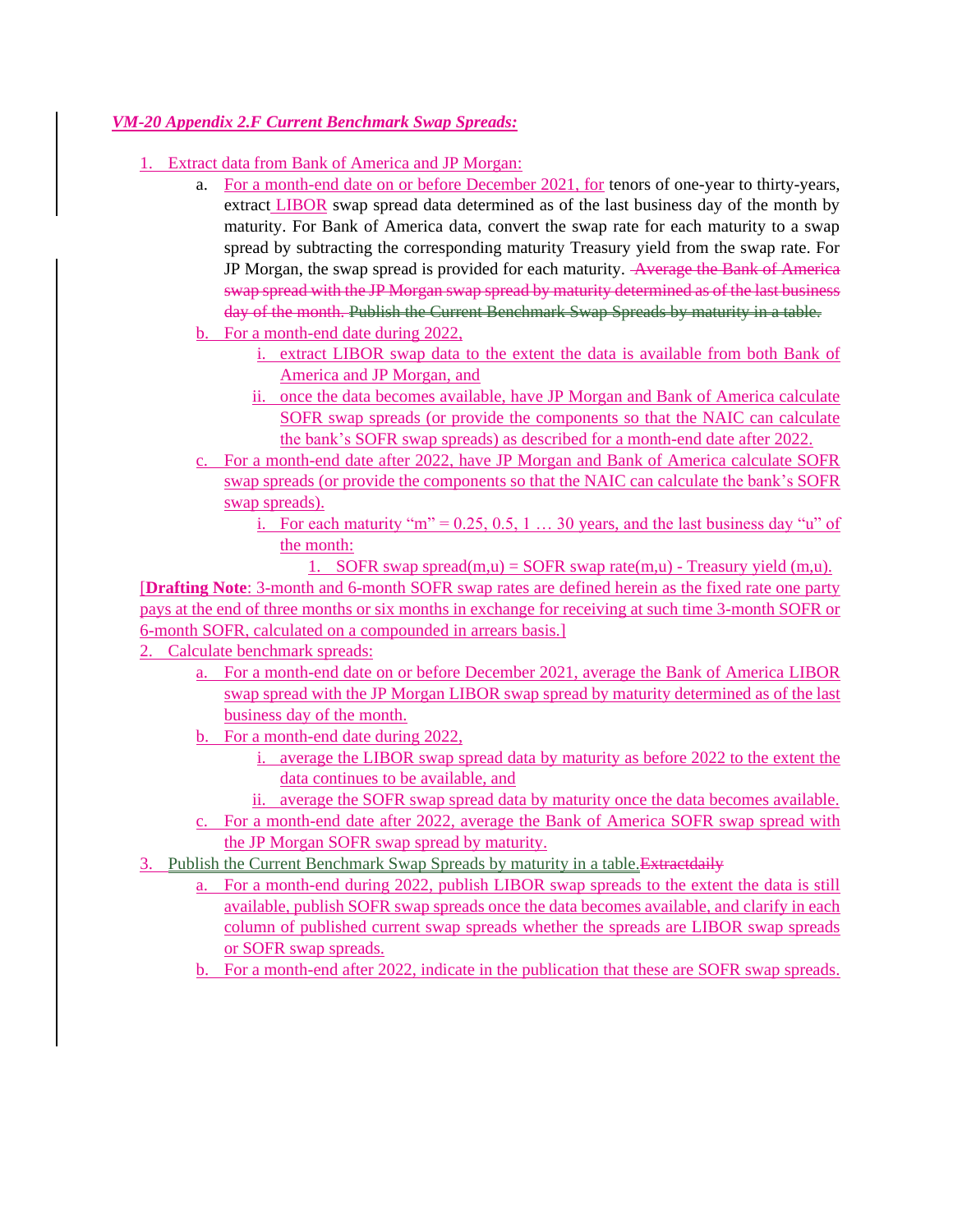### *VM-20 Appendix 2.G Long-Term Benchmark Swap Spreads:*

- 1. Extract data from Bank of America and JP Morgan:
	- a. For a quarterly valuation date on or before December 2021, extract data to calculate historical current LIBOR swap spreads. More specifically, extract daily LIBOR swap spread data over the prescribed observation period (rolling 15 year period) ending on the last business day of the quarter. For Bank of America data, convert the daily swap rate for each maturity to a swap spread by subtracting the corresponding maturity Treasury yield from the swap rate. For JP Morgan, the daily swap spread is provided for each maturity.Average
	- b. For a quarterly valuation date during 2022,
		- i. extract LIBOR swap data to the extent the data is still available from both Bank of America and JP Morgan, over the prescribed observation period (rolling 15 year period) ending on the last business day of the quarter, and
		- ii. once the data becomes available, have JP Morgan and Bank of America calculate SOFR swap spreads (or provide the components so that the NAIC can calculate the bank's SOFR swap spreads) on each business day over the prescribed observation period (rolling 15-year period) ending on the last business day of the quarter, as described for a quarterly valuation date after 2022 and before 2037.
	- c. For a quarterly valuation date after 2022 and before 2037, have JP Morgan and Bank of America calculate SOFR swap spreads (or provide the components so that the NAIC can calculate the bank's SOFR swap spreads) on each business day over the prescribed observation period (rolling 15-year period) ending on the last business day of the quarter, as follows:
		- i. For each business day "u" after 2021 and within the prescribed observation period (rolling 15 year period),:
			- 1) For each maturity "m" =  $0.25, 0.5, 1...$  30 years,
				- a) SOFR swap spread $(m,u)$  = SOFR swap rate $(m,u)$  Treasury yield(m,u).
		- ii. For each business day before 2022 and within the prescribed observation period (rolling 15 year period), utilize Bloomberg's 2021-03-05 published USD Spread Adjustments as follows:
			- 1) For each maturity "m" = 3 or 6 months, and business day "u" prior to 2022, a) SOFR swap spread(3 months,u) = LIBOR swap spread(3 months,u) - 0.26161% (the USD 3-month Spread Adjustment)
				- b) SOFR swap spread(3 months,u) = LIBOR swap spread(6 months,u) - 0.42826% (the USD 6-month Spread Adjustment)
			- 2) For each maturity "m" =  $1 \dots 30$  years, and business day "u" prior to 2022, a) SOFR swap spread $(m, u) = LIBOR$  swap spread $(m, u) - 0.26161\%$ (the USD 3-month Spread Adjustment)
		- **iii. [LATF decision for which the associated Academy/LRWG Presentation discusses pros and cons: Either delete this paragraph if LATF finds "ii" above to be acceptable, or delete "ii" above and this bracketed sentence, and un-bold this paragraph "iii" if LATF decides to implement this more precise calculation.] For each business day before 2022 and within the prescribed observation period (rolling 15 year period), utilize official or estimated 3 month and 6-month Spread Adjustments, as defined in the 2020-10-08 Bloomberg publication entitled "IBOR Fallback Rate Adjustments Rule**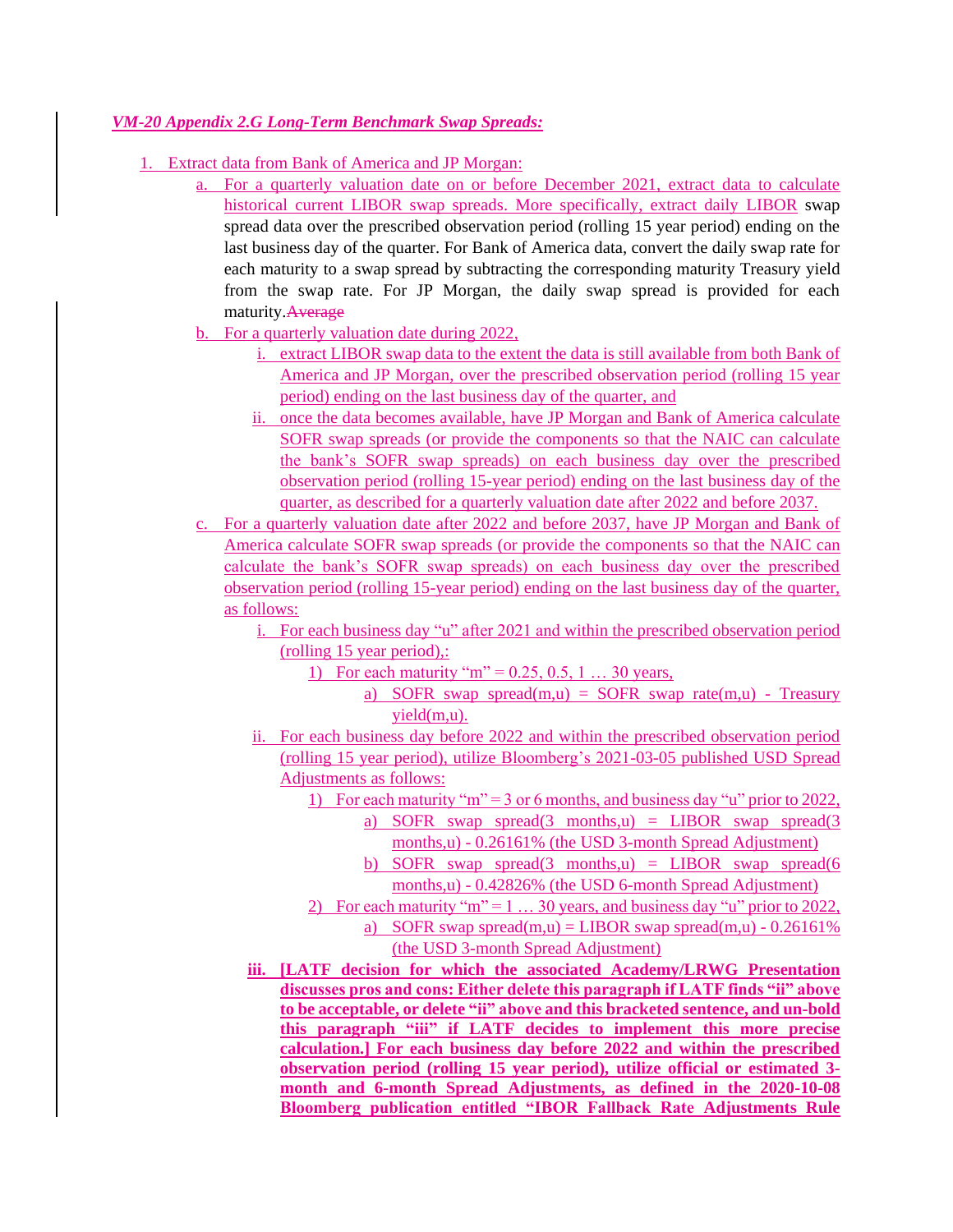**Book", applicable on each business day before 2022 as follows:**

- 1) For each maturity "m"  $= 0.25$  or 0.5, and business day "u" prior to **2022,** 
	- **a) SOFR swap spread(3 months,u) = LIBOR swap spread(3 months,u) - USD 3-month Spread Adjustment(u)**
	- **b) SOFR** swap spread(6 months,u) = LIBOR swap spread(6 **months,u) - USD 6-month Spread Adjustment(u)**
- **2)** For each maturity "m" =  $1 \dots 30$ , and business day "u" prior to 2022, **a) SOFR swap spread(m,u) = LIBOR swap spread(m,u) - USD 3-month Spread Adjustment(u)**
- d. For a quarterly valuation date in or after 2037, have JP Morgan and Bank of America calculate SOFR swap spreads (or provide the components so that the NAIC can calculate the bank's SOFR swap spreads), over the prescribed observation period (rolling 15-year period) ending on the last business day of the quarter, as follows:
	- i. For each maturity "m" =  $0.25, 0.5, 1...$  30 years,
		- 1) SOFR swap spread $(m,u)$  = SOFR swap rate $(m,u)$  Treasury yield $(m,u)$ .
- 2. Calculate historical current swap curves:
	- a. For quarterly valuation date on or before December 2021, average the daily Bank of America current LIBOR swap spread data with the daily JP Morgan current LIBOR swap spread data by maturity over the prescribed observation period (rolling 15 year period).
	- b. For a quarterly valuation date during 2022,
		- i. average the daily Bank of America current LIBOR swap spread data with the daily JP Morgan current LIBOR swap spread data by maturity over the prescribed observation period (rolling 15-year period), to the extent the data continues to be available, and
		- ii. average the daily Bank of America current SOFR swap spread data with the daily JP Morgan current SOFR swap spread data by maturity over the prescribed observation period (rolling 15-year period), once the data becomes available.
	- d. For a quarterly valuation date after 2022, average the daily Bank of America current SOFR swap spread data with the daily JP Morgan current SOFR swap spread data by maturity over the prescribed observation period (rolling 15-year period).
- 3. Calculate benchmark spreads as the 85% conditional mean for each of the 32 maturity categories (three-month, six-month, one-year, two-year, … 30-year)
	- a. For a quarterly valuation date on or before December 2021, each LIBOR swap curve maturity calculation shall be using the same business trading days as were used in the 85% conditional mean for long-term bonds spreads.
	- b. For a quarterly valuation date during 2022, each swap curve maturity calculation shall be using the same business trading days as were used in the 85% conditional mean for longterm bonds spreads, where
		- i. LIBOR swap curve calculations shall be performed to the extent the data continues to be available, and
		- ii. SOFR swap curve calculations shall be performed once the data becomes available.
	- c. For a quarterly valuation date after 2022, each SOFR swap curve maturity calculation shall be using the same business trading days as were used in the 85% conditional mean for long-term bonds spreads.
- 1.4.Publish the Long-Term Benchmark Swap Spreads in a table.